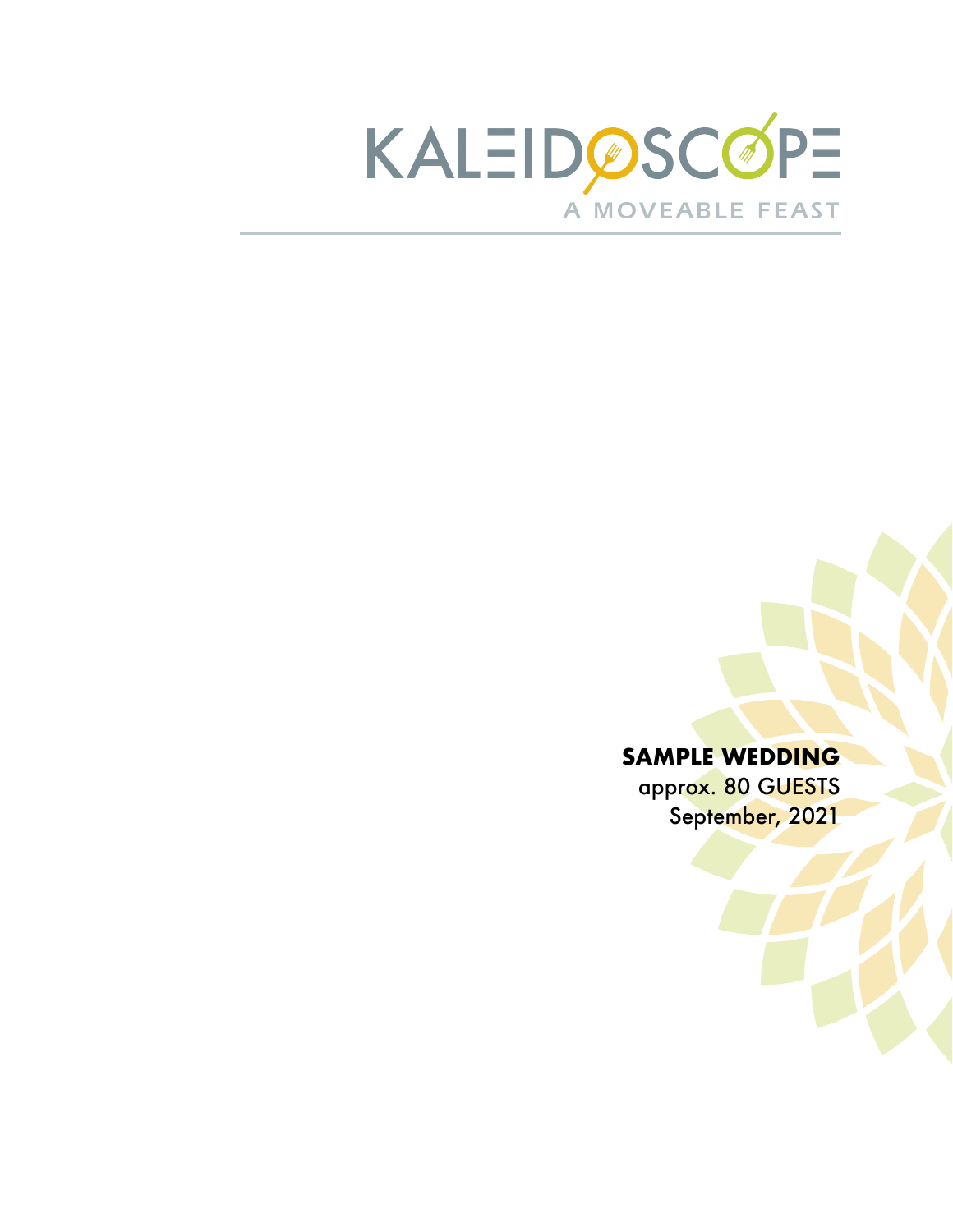

**SAMPLE WEDDING**  approx. 80 GUESTS September, 2021

## **HORS D'OEUVRES:** COCKTAIL HOUR

**TARTIN** *(veg. option)* house-baked sourdough, quark, Westphalian ham, cantaloupe salsa

**TOSTADA DE TINGA** *(GF) (veg. option)* fresh corn tortilla, shredded morita chili pork, poached pear + poblano salsa, crema

**EMPANADA** *(veg. option)* house-made crust, beef tenderloin filling, classic chimichurri

**BLINI** *(GF)* buckwheat blini, smoked halibut, kohlrabi relish, cress

**TATAKI ROLL** *(GF)* thinly-sliced beef tenderloin, wild mushrooms, pickled vegetables, miso glaze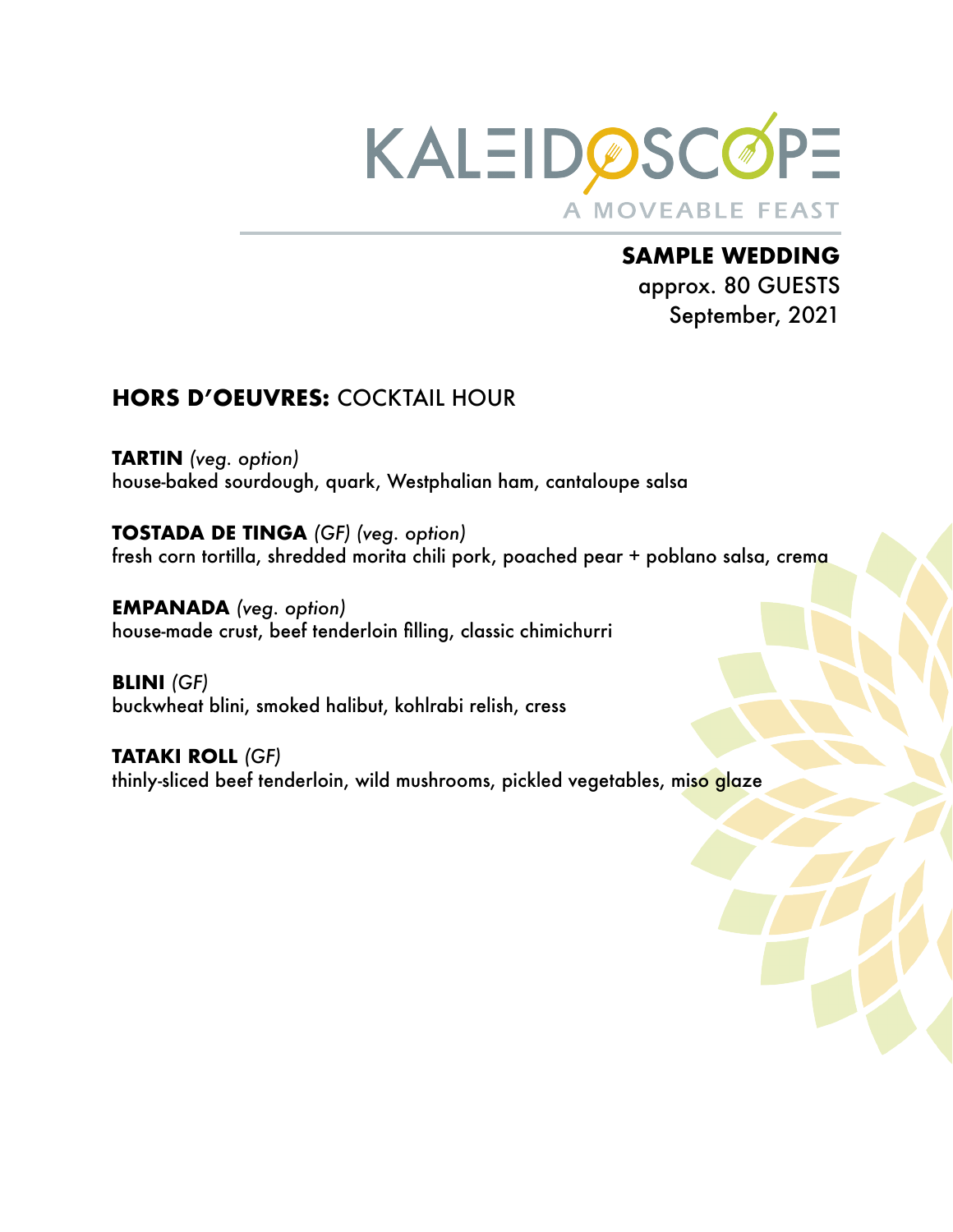

# **SAMPLE WEDDING**  approx. 80 GUESTS September, 2021

# **FIRST COURSE**: SOUP

#### **CAULIFLOWER BISQUE** *(GF)*

harvest herb pistou, saffron, Russian kale cress, toasted rye-sunflower cracker

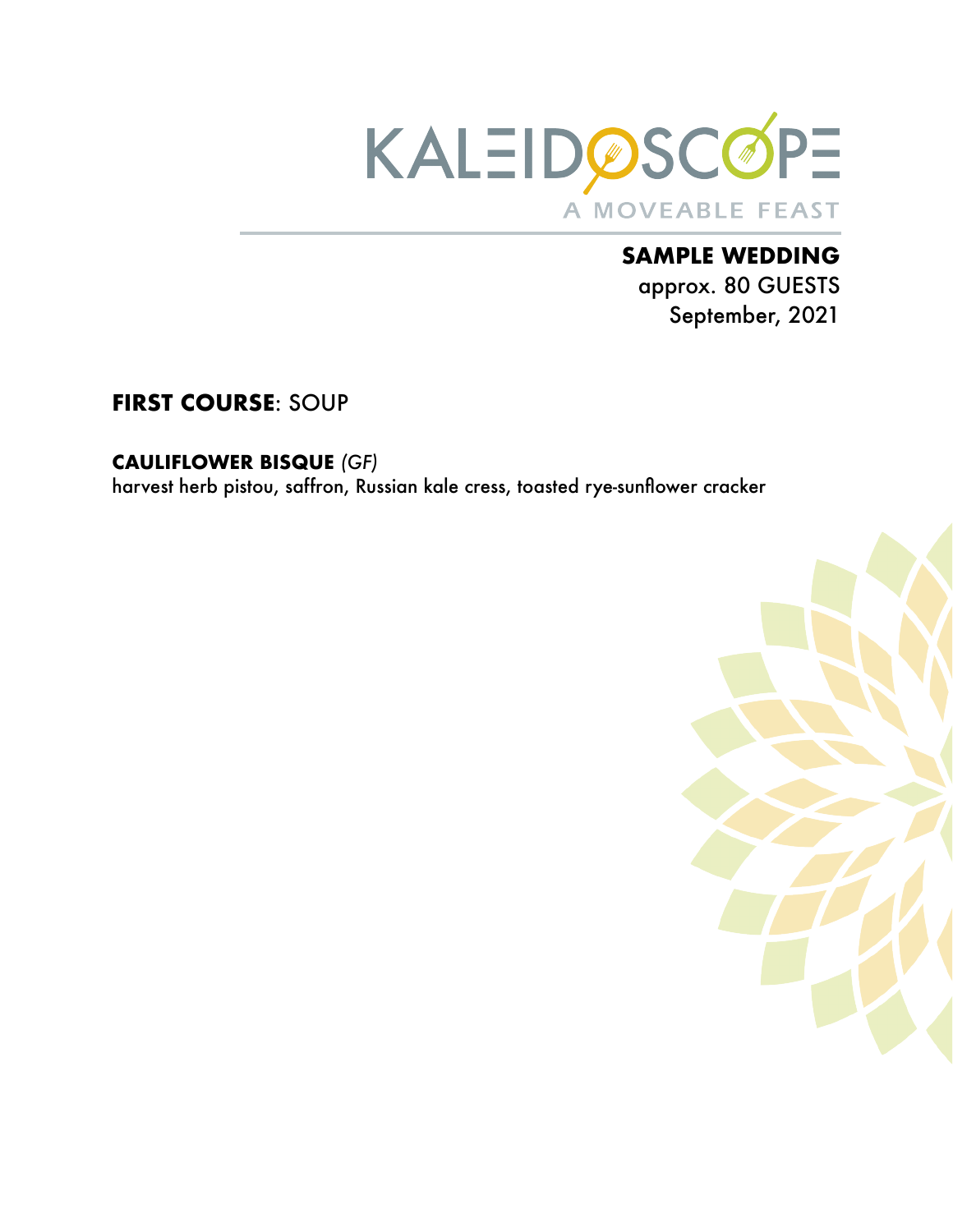

# **SAMPLE WEDDING**  approx. 80 GUESTS

September, 2021

# **MAIN COURSE:** ENTRÉE (CHOICE)

#### **BEEF RIB EYE** *(GF)*

locally-sourced Ontario beef, pan-seared; Cab. Franc demi glace pommes Anna, roasted parsnip purée, graffiti cauliflower tomato-coriander micro salad, cold-pressed olive oil

#### **PICKEREL**

locally-caught Ontario pickerel; caramelized brussels sprouts, tender potato gnocchi roasted parsnip purée, graffiti cauliflower aioli, lemony microgreens

### **PASTA ROTOLO** *(veg.)*

carpaccio of seasonal vegetables, fresh ricotta, local parmesan tri-color tomato coulis